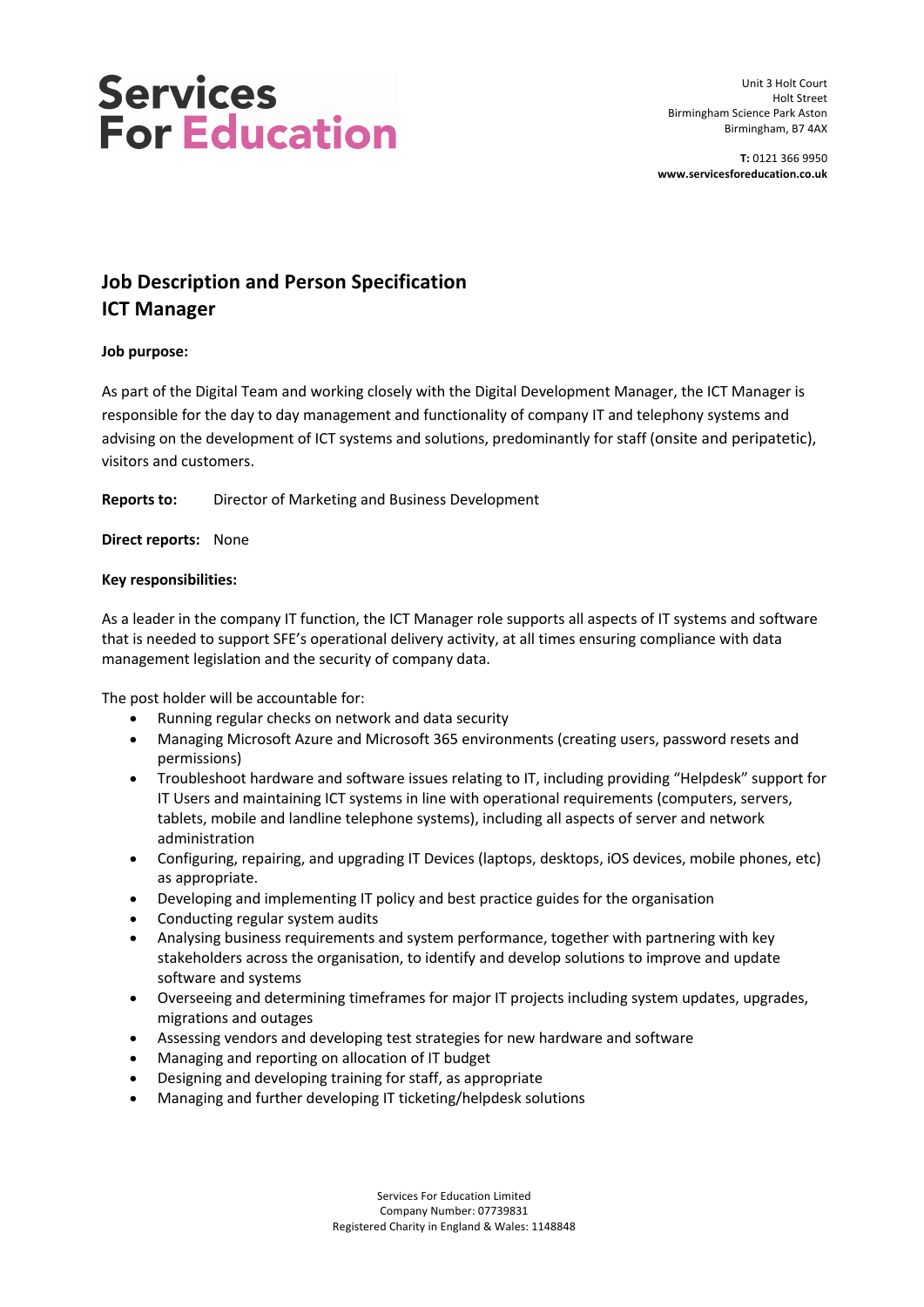#### **Expected outcomes and impact:**

- Develop and maintain a professional, organization-wide IT and systems development function.
- Maintain organisational effectiveness, efficiency and productivity by maximising systems availability, reliability and functionality
- Provides timely response to user queries and acts quickly to minimise system downtime and maintain operational delivery activity
- Monitors trends in order to identify and recommend developments that would improve business performance
- Recommends ICT strategies, policies and procedures aligned to business strategy and desired outcomes
- Maintains quality service by establishing and enforcing organisational standards
- Preserves assets by implementing disaster recovery/back-up procedures and information security and control systems/procedures
- Maintains and develops professional and technical knowledge through participation in regular CPD activity
- Proactively contribute to the success of SFE through supporting the business in the achievement of its purpose and mission.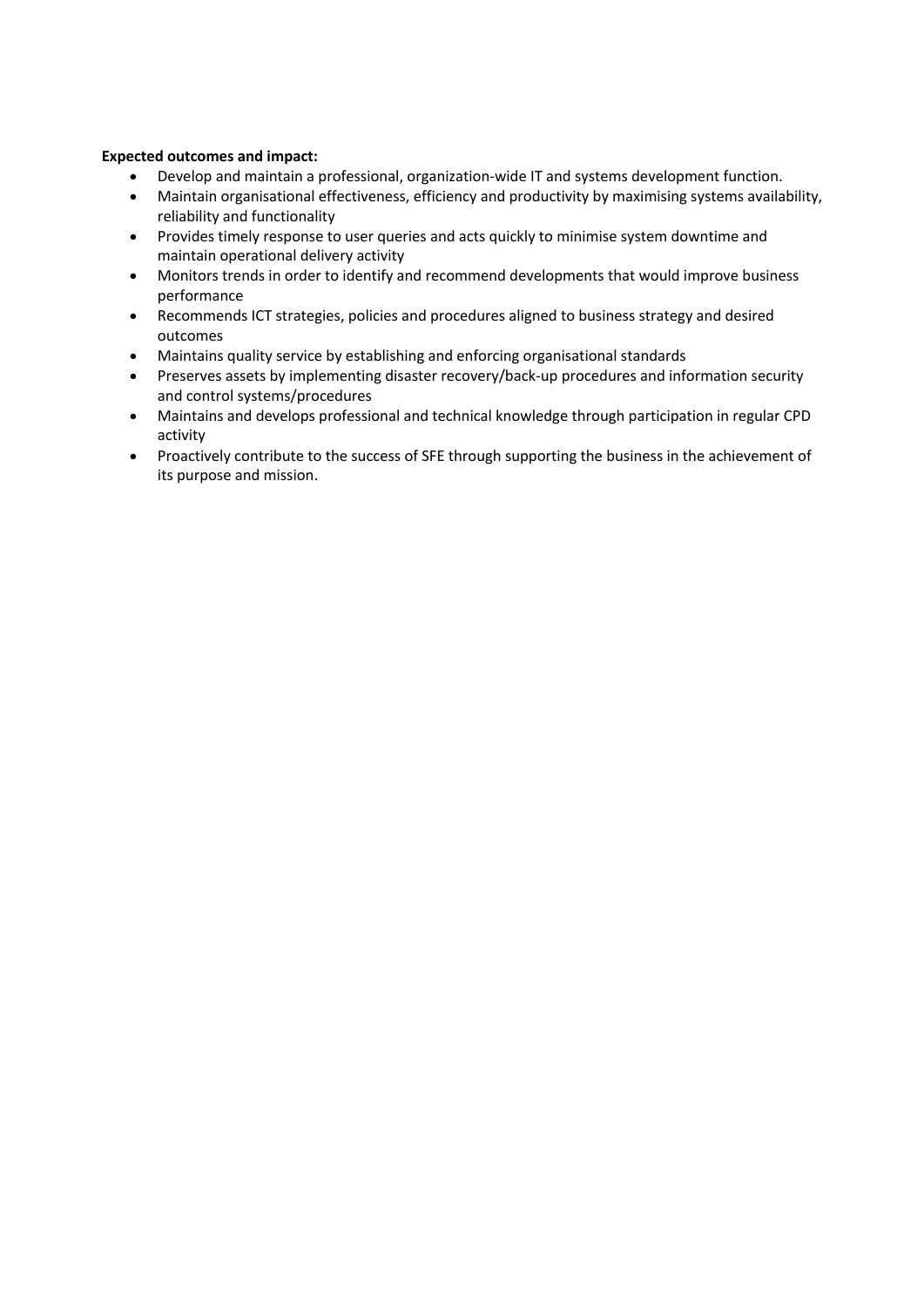## **Person Specification - ICT Manager**

| <b>Factors</b>          | <b>Essential</b>                                                                                                                                                                                                                                                                                                                                                                                                                                                                                                                                                                                                                                                                                                                                                                                                                                                                                                                                                                                                                                                                                                                                                | <b>Desirable</b>                                                                                                                                                                                                                | <b>Assessment Method</b>                                                             |
|-------------------------|-----------------------------------------------------------------------------------------------------------------------------------------------------------------------------------------------------------------------------------------------------------------------------------------------------------------------------------------------------------------------------------------------------------------------------------------------------------------------------------------------------------------------------------------------------------------------------------------------------------------------------------------------------------------------------------------------------------------------------------------------------------------------------------------------------------------------------------------------------------------------------------------------------------------------------------------------------------------------------------------------------------------------------------------------------------------------------------------------------------------------------------------------------------------|---------------------------------------------------------------------------------------------------------------------------------------------------------------------------------------------------------------------------------|--------------------------------------------------------------------------------------|
| <b>Qualifications</b>   | Degree or other applicable<br>$\bullet$<br>professional qualification, or<br>equivalent experience                                                                                                                                                                                                                                                                                                                                                                                                                                                                                                                                                                                                                                                                                                                                                                                                                                                                                                                                                                                                                                                              |                                                                                                                                                                                                                                 | <b>CV</b><br>Copies of relevant<br>certifications<br>provided before/at<br>interview |
| <b>Training</b>         | <b>Evidence of Continuing Professional</b><br>$\bullet$<br>Development                                                                                                                                                                                                                                                                                                                                                                                                                                                                                                                                                                                                                                                                                                                                                                                                                                                                                                                                                                                                                                                                                          |                                                                                                                                                                                                                                 | <b>CV</b><br>Interview                                                               |
| <b>Experience</b>       | Proven track record (with quantifiable<br>evidence) and experience of:<br>Experience of working in IT<br>$\bullet$<br>Operations, ideally either as a senior<br>member of an IT team or as an IT<br>Manager<br><b>Managing Microsoft 365</b><br>$\bullet$<br>environments, including user<br>management, SharePoint, Email,<br>Permissions, Security, Back Ups,<br>Licences and Teams<br>Front line IT support for staff and<br>$\bullet$<br>customers<br>Large-scale device roll outs<br>$\bullet$<br>Device management - servers, laptops,<br>٠<br>desktops, iPads and mobile phones<br>Sound knowledge of operating<br>$\bullet$<br>systems - Windows and iOS<br>Windows network environments -<br>$\bullet$<br>switching and cabling<br>Windows server - users, groups,<br>$\bullet$<br>printing, shared internet, network<br>files, policies<br>Knowledge of WordPress CMS<br>٠<br>Cloud Telephony experience<br>٠<br>Wi-Fi management<br>$\bullet$<br>Anti-virus and threat protection<br>$\bullet$<br>Financial processes (e.g. procurement,<br>$\bullet$<br>budgeting and management of<br>suppliers/vendors)<br>Working in the commercial<br>$\bullet$ | Linux Server Management<br>$\bullet$<br>Knowledge of Salesforce CRM<br>$\bullet$<br>Advanced Microsoft 365,<br>$\bullet$<br>Microsoft Graph, PowerShell<br>Working in the education sector<br>$\bullet$                         | <b>CV</b><br>Interview                                                               |
| Knowledge<br>and Skills | In depth knowledge of current data<br>$\bullet$<br>protection and security legislation<br>Excellent analytical and project<br>$\bullet$<br>management skills<br>Excellent customer service &<br>$\bullet$<br>interpersonal skills<br>Strong organisational skills<br>$\bullet$<br>Problem solving skills<br>٠<br>Able to work under pressure - to<br>٠<br>prioritise, multitask and manage time<br>effectively in a busy environment                                                                                                                                                                                                                                                                                                                                                                                                                                                                                                                                                                                                                                                                                                                            | Knowledge of<br>$\bullet$<br>ManageEngine/ServiceDesk Plus<br>Knowledge of Jamf/Apple MDM<br>$\bullet$<br>solutions<br>Knowledge of Meraki Wi-Fi<br>$\bullet$<br>Products<br>Knowledge of 3CX telephony<br>$\bullet$<br>systems | <b>CV</b><br>Interview                                                               |